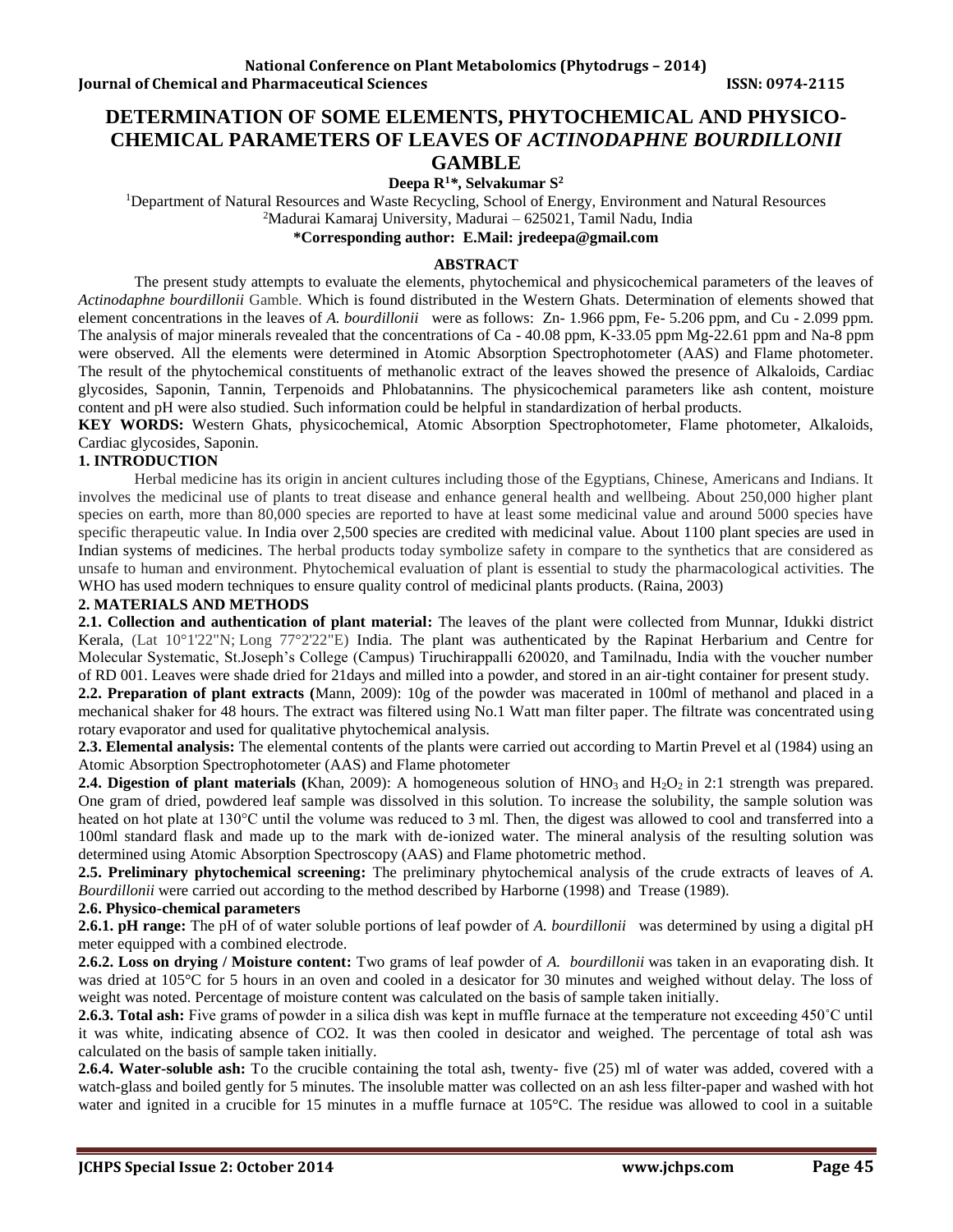## **National Conference on Plant Metabolomics (Phytodrugs – 2014) Iournal of Chemical and Pharmaceutical Sciences ISSN: 0974-2115**

desicator for 30 minutes, and then weighed without delay. Weight of the insoluble matter was subtracted from the weight of total ash. The % of Water - soluble ash content was calculated on the basis of sample taken initially.

**2.6.5. Acid-insoluble ash:** Above obtained ash was boiled with 25 mL of 2 M hydrochloric acid for 5 minutes. The insoluble matter was collected in ash less filter paper and washed with hot water. This liquid was added to the crucible, ignited by gradually increasing the heat to 550°C for 3 hours in a muffle furnace and cooled in desiccator. Then it was weighed and the acid insoluble ash was calculated on the basis of sample taken initially.

## **3. RESULTS AND DISCUSSION**

Table 1 shows the results of mineral composition clearly reveals that leaves of *Actinodaphne bourdillonii* constitutes the rich source of mineral elements which contains calcium (40.8 ppm), potassium (33.05 ppm), magnesium (22.61 ppm), iron (5.206 ppm), zinc (1.966 ppm), copper (2.099 ppm) and Na (8 ppm). Calcium is essential for developing and maintaining healthy bones and teeth and helps in blood coagulation, muscle contraction, nerve transmission, oxygen transport, cellular secretion of fluids and enzyme activity (Dosunmu, 1997). The health benefits of potassium include relief from stroke, blood pressure, heart and kidney disorders, anxiety and stress, as well as enhanced muscle strength, metabolism, water balance, electrolytic functions, and nervous system whereas magnesium is needed to keep muscle and nerve functions normal and to keep the heart beating rhythmically. Iron (Fe) is a component of red blood cells and the muscles that assist in the transportation of oxygen throughout the body and normal functioning of the central nervous System. Zinc plays a vital role in several metabolic functions as well as immune function. Zinc is also important in the process of metabolizing of carbohydrates and assists in preventing infections and diseases. The health benefits of copper include proper growth of the body, efficient utilization of iron, proper enzymatic reactions, as well as improved health of connective tissues, hair, and eyes. Sodium is an extremely important electrolyte and an essential ion present in the extracellular fluid. One of the health benefits of sodium is the pivotal role it plays in enzyme operations and muscle contraction. It is very important for osmoregulation and fluid maintenance within the human body (Adeyeyi and Okokiti, 1999).

**Table.1.Mineral composition of the leaves of** *Actinodaphne bourdillonii*

| <b>Elements</b>  | Composition |
|------------------|-------------|
| Calcium          | 40.08 ppm   |
| <b>Potassium</b> | 33.05 ppm   |
| <b>Magnesium</b> | 22.61 ppm   |
| <b>Iron</b>      | 5.206 ppm   |
| Sodium           | 8.00 ppm    |
| Copper           | 2.099 ppm   |
| Zinc             | 1.966 ppm   |

**Table.2.Phytochemical constituents present in the methanolic extracts of leaves of** *A. bourdillonii*

| icavcs vi A. <i>Douranonu</i> |           |
|-------------------------------|-----------|
| Parameters                    | Inference |
| <b>Phlobatannins</b>          |           |
| <b>Terpenoids</b>             |           |
| <b>Phytosterols</b>           |           |
| Flavonoid                     |           |
| <b>Tannin</b>                 |           |
| <b>Saponin</b>                |           |
| <b>Cardiac glycosides</b>     |           |
| Alkaloids                     |           |

#### **Table.3.Physico-chemical characteristics of leaves of** *A. bourdillonii*

| <b>Parameters</b>   | Result* |  |
|---------------------|---------|--|
| Total ash %         | 6.5     |  |
| Water insoluble ash | 2.91    |  |
| $\%$                |         |  |
| Acid insoluble ash  | 1.2     |  |
| $\%$                |         |  |
| Loss on drying %    | 4.97    |  |
|                     |         |  |

**Where '+' means available and '-` means absent. \*average of three readings**

The results of the phytochemical analysis are shown in Table 2. This revealed the presence of alkaloids, cardiac glycosides, saponin, tannin, terpenoids and phlobatannins in the methanolic extract of leaves of *A. bourdillonii*. The presence of these phytochemicals has contributed to its medicinal value as well as physiological activity of that plants (Lewis, 1977). Phlobatannins have been reported to possess astringent properties (Setchell and Cassidy, 1999). Terpenoids are active against bacteria, fungai and virus and also to possess anti-allergenic, antisplasmodic, antihyperglycemic, antiinflammatory and immunomodulatory properties (Rabi, 2009; Wagner, 2003). Tannin acts as primary antioxidants and possesses antimicrobial, anti-inflammatory, antiallergic, anticancer and antineoplastic activity (Rievere, 2009) Saponins are active antifungal agents (Sodipo, 2000). In medicine, it is used as hyper cholesterolemia, hyperglycemia, antioxidant, anticancer and antiinflammatory. Alkaloids are one of the largest groups of phytochemicals that have led to the invention of powerful pain killer medications (Kam and Liew, 2002) and also to have antimicrobial properties (Bennett et al., 2003). Cardiac glycosides have a strong and direct action on the heart, helping to support its strength and rate of contraction when it is failing. Cardiac glycosides are significantly diuretic (Schneider and Wolfling, 2004). Physico-chemical constituents of leaves of *A. bourdillonii* were carried out and the results have been shown in Table 3. Ash value is used to find out quality and purity of crude drugs (Paramjyothi and Syed, 2010). The presence of ash is a reflection of the mineral content in the plant. The less value of moisture content of drugs could prevent microbial growth in storage. pH value (6.01) indicated that the water extract of the drug was slightly acidic.

## **4. CONCLUSION**

The present study could be used as a diagnostic tool for the standardization. Preliminary phytochemical screening suggests that they are responsible for pharmacological activities. Considerable amount of macro elements present in the plant also proves its effectiveness in curing different mineral deficiency related disorders.